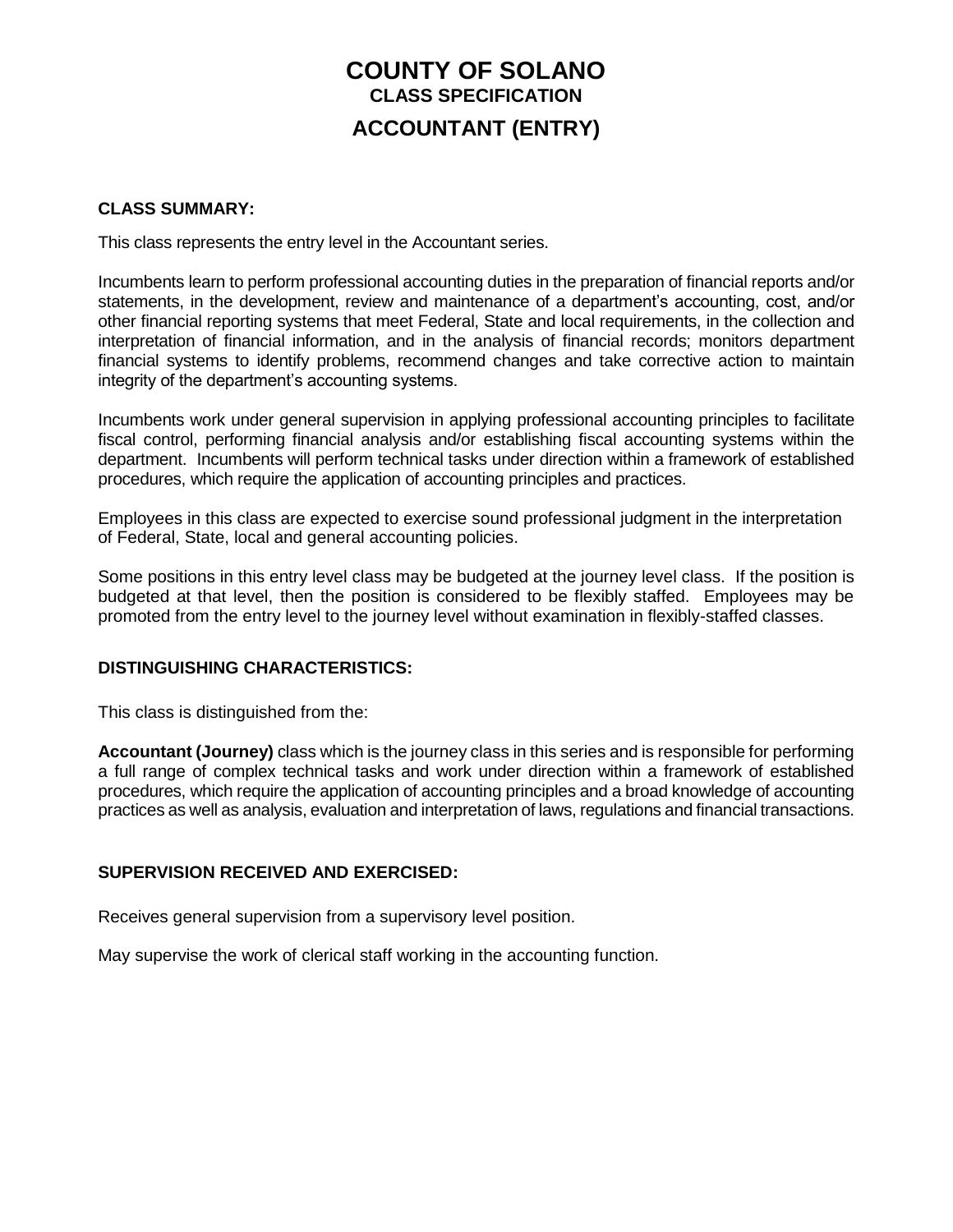**ESSENTIAL DUTIES:** This class specification represents the core area of responsibilities; specific position assignments will vary depending on the needs of the department.

- Learns to perform the following:
	- Prepare a variety of detailed, analytical accounting, statistical and/or financial statements or reports which require analysis and interpretation of fiscal data for use primarily by the assigned department but also by other County departments, auditors,; the department's, and/or non-County agencies; examines, analyzes and verifies fiscal documents to ensure adherence to established controls; analyzes and initiates changes in department's accounting practices, procedures and techniques in order to meet internal and external financial reporting requirements.
	- Prepares Grant related reports to monitor revenues and projection of grant monies, local fees and state revenues; to prepare invoices and assist in revenue collection; to calculate and distribute interest and revenues to accounts; to prepare and verify claims, vouchers, accruals and year-end closing entries
	- May prepare tax returns and investigate and resolve income tax related issues.
	- Review fiscal policies and procedures for compliance with county, Federal and State requirements, perform monitoring reviews of contractors, and review departmental internal controls
	- Prepare, evaluate, justify and maintain annual budgets; assemble and analyze cost accounting records and other supporting technical and statistical data; make complex or difficult adjusting entries and transfers of appropriations
- Reviews department's accounting systems, procedures and records; recommends and assists in the implementation of new or revised department accounting systems; analyzes operational procedures to automate manual accounting processes; designs and maintains department's accounting forms.
- Compiles data on Federal expenditures by the department for inclusion in the County's annual Schedule of Expenditure for Federal Awards (SEFA).
- Informs higher level Accountants, supervisors and departmental managers of changes in laws, rules, and regulations and practices which impact departmental accounting and fiscal procedures; interprets rules and regulations to determine accounting requirements for externally funded programs; develops accounting guidelines for department use.
- May supervise the work of clerical personnel working in the accounting function and provide assistance with difficult entries, reconciliation or other fiscal functions; recommends personnel actions related to employee selection, advancement, transfer, and discipline; trains and evaluates employees.
- Performs a variety of routine administrative tasks in support of the daily operations of the office; faxes information; answers calls; prepares correspondence; copies documents; sets up files.
- Performs other duties of a similar nature or level as assigned.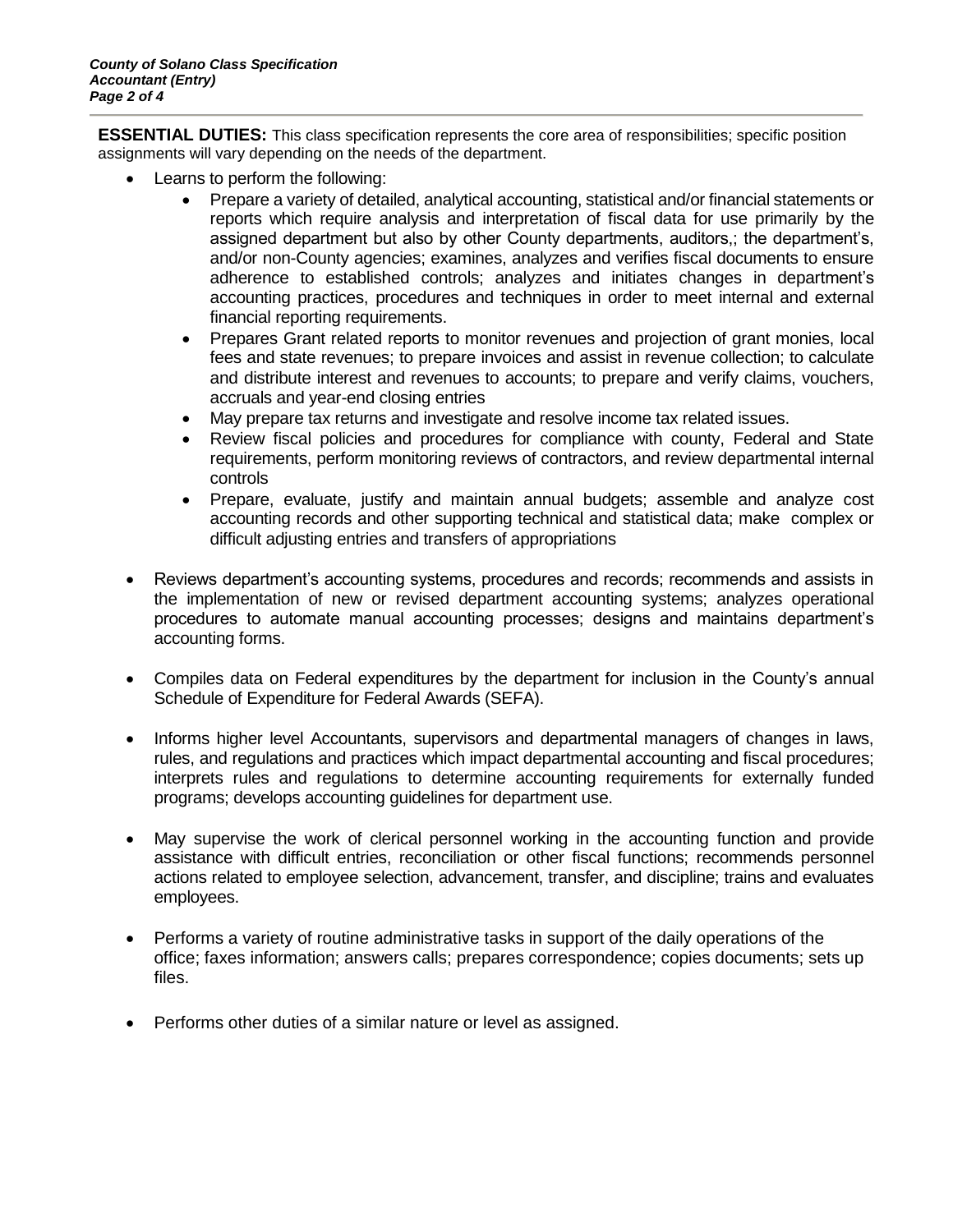#### **EDUCATION AND EXPERIENCE:**

**Experience:** No experience necessary, however some prior work experience in bookkeeping or accounting is desirable.

**Education:** A Bachelor's degree or higher from an accredited college or university with a major in business administration, finance, accounting or a closely related field, which must have included at least 12 semester or 18 quarter units in Accounting and/or Auditing.

Note: Possession of a Certified Public Accountant Certificate may be substituted for the education requirement.

## **LICENSING, CERTIFICATION AND REGISTRATION REQUIREMENTS**:

Some positions in this class will require the applicant to possess a valid California driver's license, Class C, by the time of appointment.

Employees must keep their licenses, certifications and registrations current and failure to do so may constitute cause for personnel action in accordance with Civil Service Rules or applicable bargaining agreement.

## **REQUIRED KNOWLEDGE AND ABILITIES:**

#### **Knowledge of:**

- Generally Accepted Accounting Principles (GAAP), practices, theories and procedures.
- Cost accounting principles and systems.
- Laws, rules and regulations that apply to government fiscal operations.
- Accepted methods of business office management.
- Principles and practices of public administration including budgeting, program planning/evaluation and supervision.
- Standard office procedures, practices, equipment, personal computers, and software.

#### **Ability to:**

- Understand, interpret, explain and comply with laws, regulations and policies governing fiscal operations.
- Learn to plan, organize and administer financial programs/services.
- Analyze fiscal data and draw logical conclusions.
- Identify and resolve problems relating to fiscal and/or administrative operations.
- Learn to prepare fiscal procedures.
- Learn principles and practices of government accounting and management theory.
- Learn county financial processes and systems and explain them to others.
- Design accounting forms.
- Learn to prepare budgets, funding proposals and narrative and statistical reports.
- Learn to understand and analyze expenditure reports.
- Maintain accurate records and document actions taken.
- Interview people to obtain information needed to investigate/resolve complaints.
- Research regulations, procedures and/or technical reference materials.
- Communicate clearly and concisely, both orally and in writing.